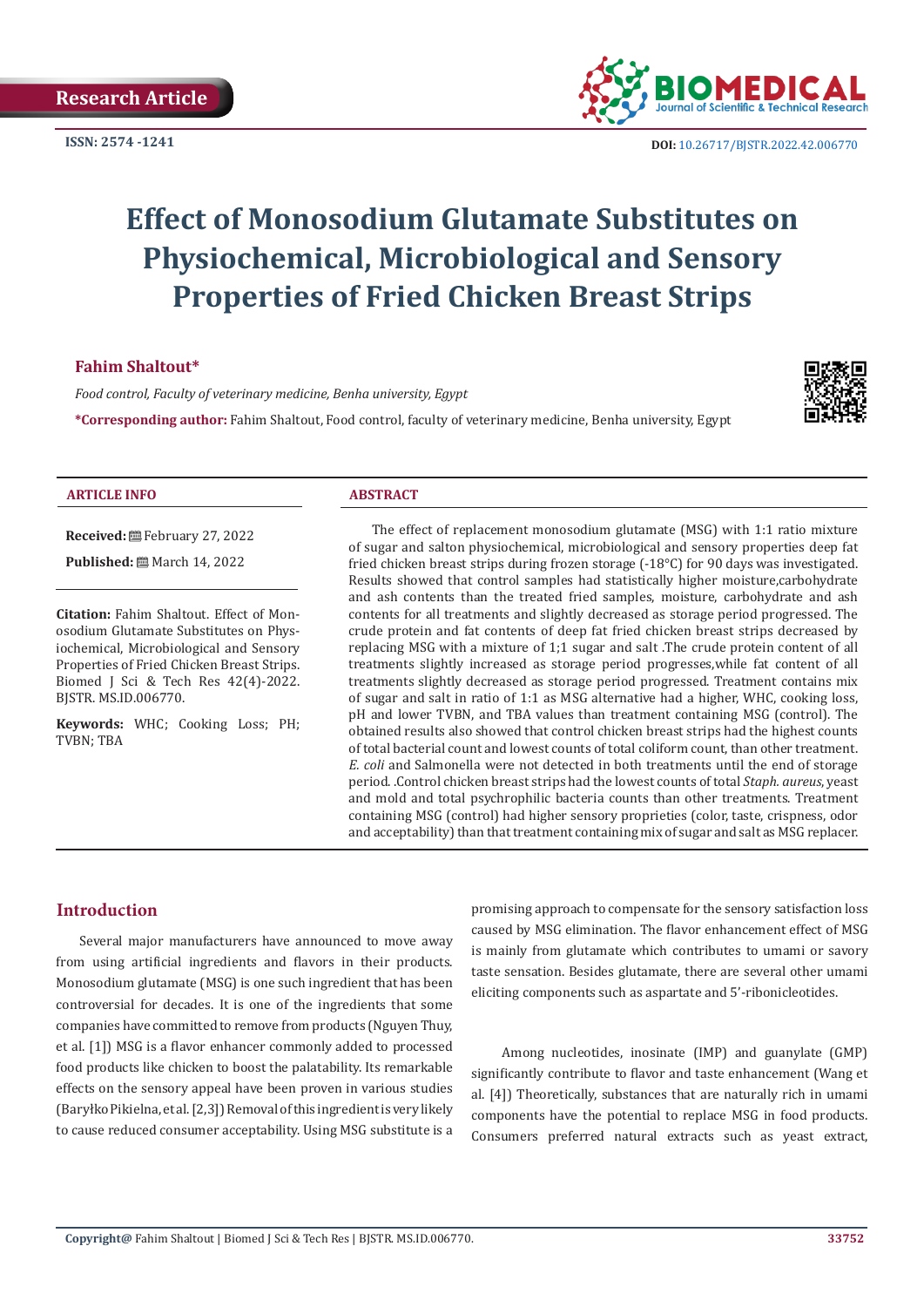mushroom extract, and tomato extract as MSG substitute in chicken products (Adhikari, et al. [5]). Sugars may also contribute to umami taste characters in the form of glutamate glycoconjugates (Hui, et al. [6]) Furthermore, salts of potassium are also responsible to enhance umami taste strength. However, during boiling process, significant levels of potassium leach out from potatoes (Bethke, et al. [7,8]). Sodium chloride is an important ingredient added to most of foods which contributes to flavor enhancement and food preservation (Chun, et al. [9]). MSG is a flavor enhancer that is found in some processed foods and Chinese cuisine. To avoid this sodium product there are some potential substitutes can be used as substitutes for MSG. Use 1:1 ratio mixture of sugar and salt as a substitute ingredient to your recipe instead of MSG.

This is safer to use, especially if you have children at home. MSG is a food additive used as a flavor enhancer The advantage of MSG goes to those who easily lose their appetite. This is a very common ingredient in fast foods and food seasonings. MSG is actually harmless but too much consumption would cause headaches and this is not good for people who have vertigo (a sensation of spinning) (Maluly, et al. [10]) Currently, there is limited research comparing the enhancement effects of MSG with these natural extracts in food products. Given the capability of salty taste enhancement, MSG substitute may also be able to increase the sensory appeal of meat products with reduced salt content. Previous study indicated that used of yeast extract successfully enhanced the taste of fermented

sausage (Campagnol, et al. [11]) Ground mushroom has also been reported to improve the flavor of taco blend (Myrdal Miller, et al. [12]). To replace MSG, it is necessary to conduct more research to compare the performance between MSG and its alternatives in salt-reduced food matrix. The aim of the current study was to investigated the effect of replacement MSG with 1:1 ratio mixture of sugar and salt on physiochemical, microbiological and sensory properties deep fat fried chicken breast strips during frozen storage (-18°C).

# **Materials and Methods**

#### **Materials**

Fresh boneless skinless chicken breast strips 74.33% moisture 20.72% protein, 2.26% fat, 1.18% carbohydrate, 1.18 Ash and pH 5.09, were obtained after 8 h of slaughtering from Cairo Poultry Processing Company, Sharkia, Egypt. The samples were transferred under cooling conditions to Food Technology Department Laboratory (Zagazig University, Egypt) and saved in freezer at -18°C for 3 months until processing.

#### **Methods**

**Preparation of Chicken Breast Strips:** After preparation of chicken breast strips as described (Tables 1 & 2), samples divided into two groups: control group containing MSG (C) and the other containing MSG substitution (T).

| <b>Marinade Formula</b>                   |               |                            |  |  |
|-------------------------------------------|---------------|----------------------------|--|--|
| Ingredients                               | Control $(C)$ | <b>MSG Substitution(T)</b> |  |  |
| Raw Chicken Breast Strips                 | 1800 gm.      | 1800 gm.                   |  |  |
| Potable Water                             | 360 gm.       | 360 gm.                    |  |  |
| Sodium Tripolyphosphate (STPP)            | $11.25$ gm.   | 11.25gm.                   |  |  |
| Monosodium Glutamate Purity more than 90% | $11.25$ gm.   | -----------                |  |  |
| *Monosodium Glutamate Substitution (S)    | ----------    | 11.25 gm.                  |  |  |
| Table Salt                                | 15 gm.        | 15 gm.                     |  |  |
| Spices                                    | 22.95 gm.     | 22.95 gm.                  |  |  |
| TBHO Antioxident                          | $2.25$ gm.    | $2.25$ gm.                 |  |  |

**Table 1:** Marinade formula of chicken breast strips.

**Note:** \*Monosodium glutamate substitution (T): mixtures consist of table salt and sugar by ratio of 1:1.

Spices (onion powder 9gm., garlic powder 9gm., Celery powder 2.25gm., Ginger powder 2.7 gm.

**Table 2:** Coating formula of chicken breast strips.

| <b>Coating Formula</b>                                   |            |            |  |  |  |
|----------------------------------------------------------|------------|------------|--|--|--|
| Control (C)<br><b>MSG Substitution(T)</b><br>Ingredients |            |            |  |  |  |
| Product                                                  |            |            |  |  |  |
| Wheat Flour                                              | $1000$ gm. | $1000$ gm. |  |  |  |
| Corn Starch<br>259.74 gm.                                |            | 259.74 gm. |  |  |  |
| Table Salt                                               | 38.96 gm.  | 38.96 gm.  |  |  |  |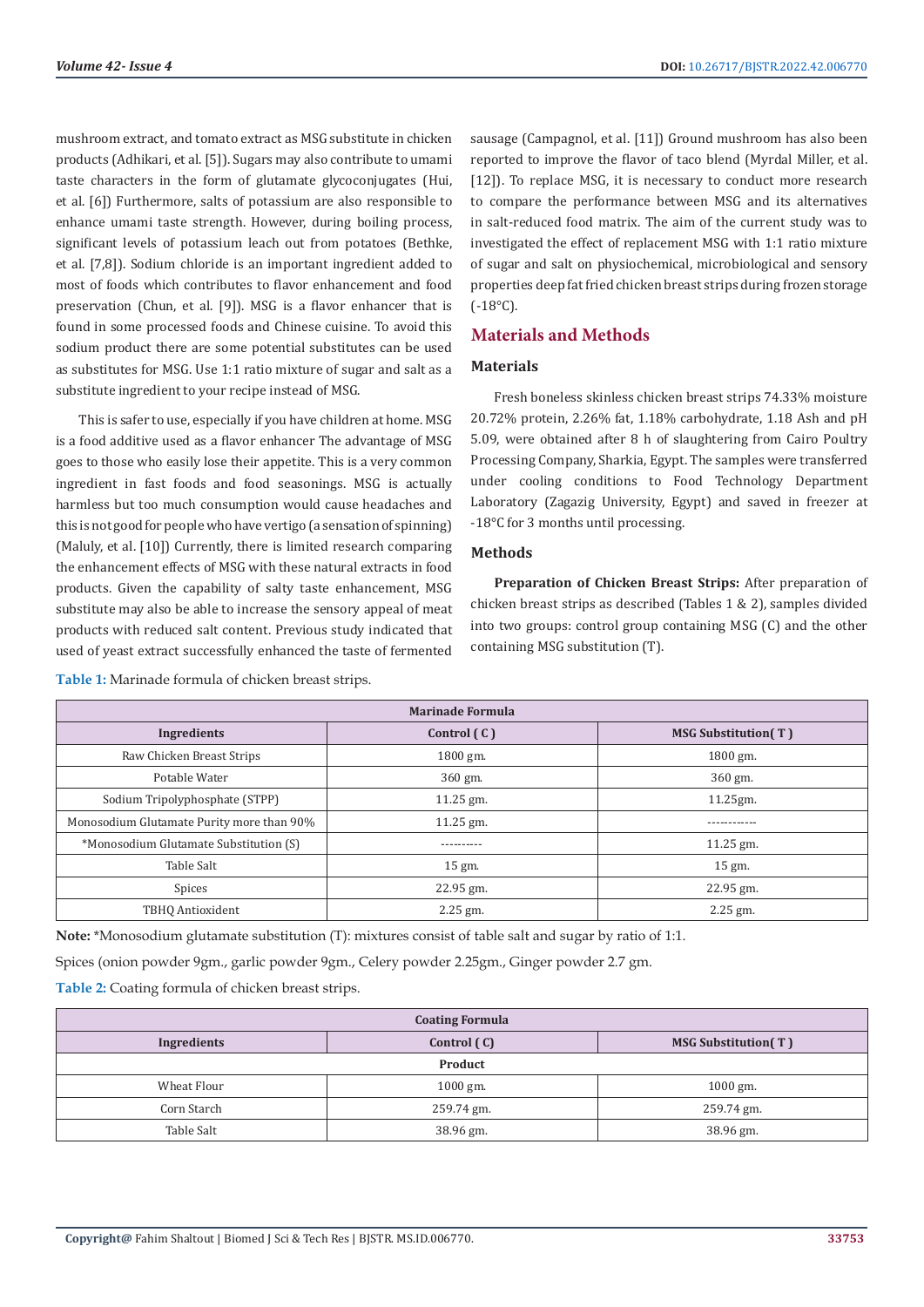| <b>Batter</b>                             |             |            |  |  |
|-------------------------------------------|-------------|------------|--|--|
| Wheat Flour                               | $400$ gm.   | $400$ gm.  |  |  |
| Table Salt                                | 7.90 gm.    | 7.90 gm.   |  |  |
| Monosodium Glutamate Purity more than 90% | 17.28 gm.   | ---------- |  |  |
| *Monosodium Glutamate Substitution (T)    | ----------- | 17.28 gm.  |  |  |
| Corn Starch                               | 49.38 gm.   | 49.38 gm.  |  |  |
| Spices**                                  | $6.89$ gm.  | $6.89$ gm. |  |  |
| <b>Breading</b>                           |             |            |  |  |
| Wheat Flour                               | 1000 gm.    | 1000 gm.   |  |  |
| Corn Starch                               | 200 gm.     | $200$ gm.  |  |  |
| Table Salt                                | 25.4 gm.    | 25.4 gm.   |  |  |
| Sodium Bicarbonate                        | 14 gm.      | 14 gm.     |  |  |

Note: \*Monosodium glutamate substitution (S) mixture consist of table salt and table sugar by ratio of 1:1 .

\*\* Batter spices consist of (garlic powder 2.46 gm., Ginger powder 1.97 gm. And Black pepper powder 2.46 gm.

**Preparation of Marinade Solution:** The amount of water below5 °C was placed in a bag of high density polyethylene, after that the amount of food grade sodium tripolyphosphate (STPP) was dissolved in it, followed by dissolving the table salt and MSG in the case of control or MSG substitution (a mixture of table salt and table sugar in a ratio of 1: 1) in the case of treatment and then add spices, antioxidant, and stirring to homogenize the marinade solution. The amount of raw chicken fillet strips was added to previous brine after thawing it for 24 h in the refrigerator and reaching a temperature of 1- 4 °C. Finally the bags were closed and flipped for five minutes and placed in the refrigerator on a temperature of  $1 - 4$  °C. After 24 h, the bags were opened and the chicken breast strips were removed from the soaking solution and put on a stainless steel net for 5 min to drain excess brine solution, then the increase in the weight of the chicken breast strips acquired from the marinade solution was calculated according to the following formula (Smith, et al. [13]).

% marinade uptake = marinated weight - raw weight / raw weight.100

**Deep Frying of Marinade Chicken Breast Strips:** 1.5 liters of a mixture of sunflower and soybean oil 1: 1 were placed in an electric fryer and the oil temperature was raised to 186: 188 °C, then the marinated and covered chicken breast slices were placed in the oil at a rate of 4 pieces each time and the weight of the piece was approximately 40 g .When the temperature of the chicken breasts reached 74 - 76 °C, they were removed from the oil and placed on a stainless steel mesh to get rid of the excess oil from the throwing process in the control sample. In the treatment sample (without MSG), the same previous steps were repeated after getting rid of the frying oil used in the control sample and replacing it with a new oil of the same type of oil. Samples were preserved by freezing at -18 °C until the completion of the tests (Park, et al. [14]).

#### **Chemical Analysis**

Moisture, ash, crude protein, and crude lipids (%) were determined according to the methods recommended by (AOAC [15]) while total carbohydrate content was measured by difference.

#### **Microbiological Examination**

#### **Preparation of Samples for Microbiological Examination**

Ten g of each sample were homogenized with 90 mL of sterile saline solution (9 g NaCl/ L distilled water). The suspension was shocked by shaker for 5 min to give 0.1 dilutions. Then different dilutions (1: 10-1 to 1: 10-6) were prepared to be used for microbiological examination.

#### **Aerobic Plate Count (APC)**

The aerobic plate count (APC) was performed as described in (APHA [16]).

## **Molds and Yeasts**

Potato dextrose agar was used for yeast and mold enumeration. Plates were incubated at 25°C for 5 days, according to (APHA [16]).

#### **Total Coliform Bacteria Count**

Violet red bile agar was used for the enumeration of coliforms. Plates were incubated at 37°C for 24 h, according to (APHA [16]).

#### **Staphylococcus Aureus**

Staphylococcus aureus test was performed as described in ISO, (ISO [17]).

#### **Salmonella SPP**

Salmonella SPP test was performed as described in ISO, (ISO  $[18]$ .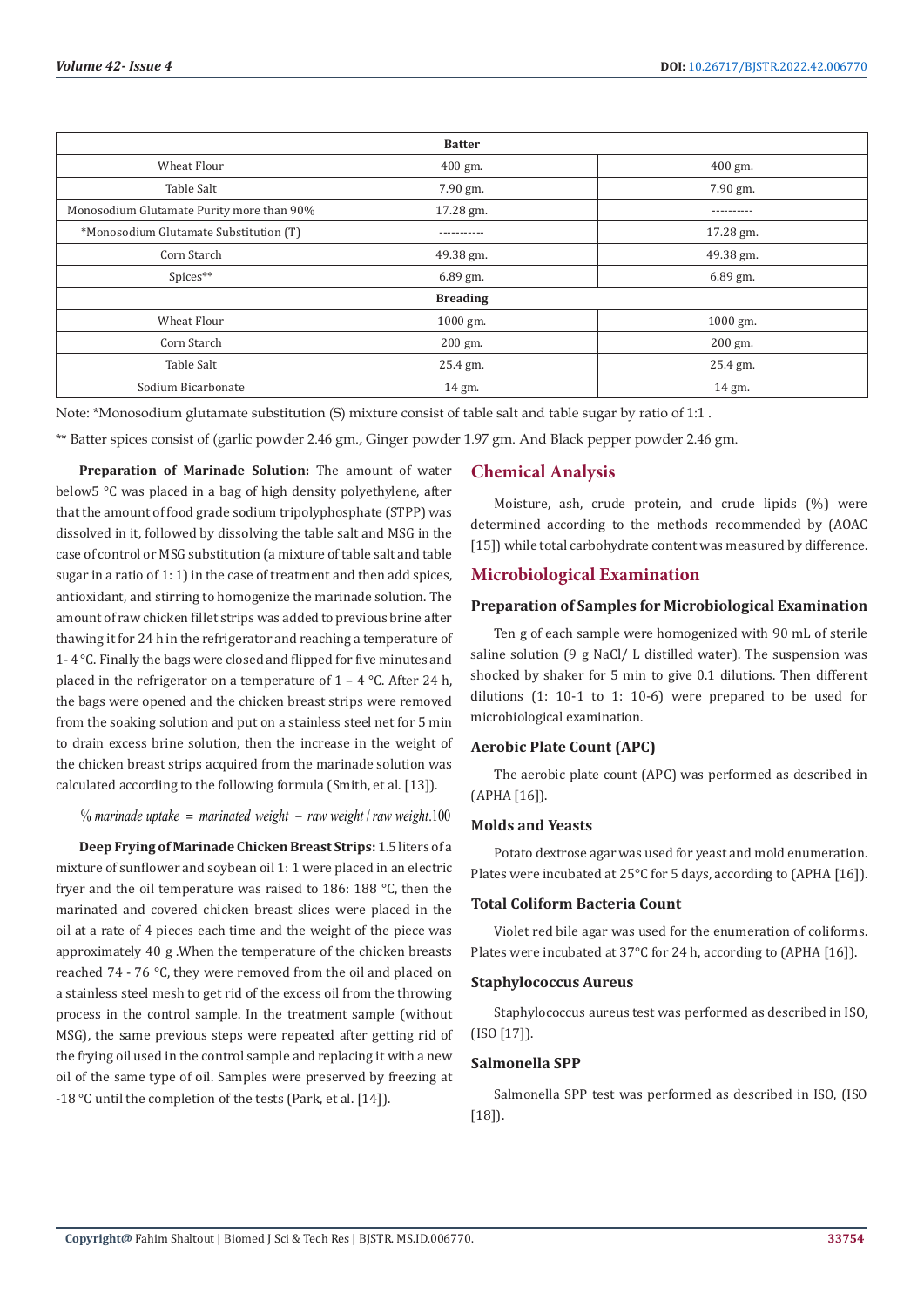# **Freshness Tests**

#### **PH Value ( EOS [19])**

In astomacher, approximately 10 g of the examined sample were homogenized with 25 mL of neutral distilled water, and left to stand for 10 min at room temperature with continuous shaking and filtered. The pH was determined by using electrical pH meter (ACTWA-AD1200-1034678) calibration of pH meter by using two buffer solutions of exactly known pH (alkaline pH 7.01, acidic pH 4.01). Therefore, pH electrode was washed with neutralized water and then introduced into the homogenate.

# **Determination of Total Volatile Basic Nitrogen (TVB/ N)"mg" % ( EOS [20])**

Ten g of sample were minced in a stomacher for 1-2 min until homogenization. Then in a distillation flask add 2 g of magnesium oxide and 300 mL distilled water to the minced sample. Make distillation and receive 100 mL distillate within 30 min in a beaker contain 25 mL of 2% boric acid. Then titrate against  $H_2SO_4$  0.1M until faint pink color.

 $TVN$  mg  $/100g = R \times 14$ 

Where R is the volume of  $\rm H_2SO_4$  exhausted in titration.

# **Determination of Thiobarbituric Acid (TBA)"mg/Kg" ( EOS [21])**

TBA number is expressed as milligrams of malondialdehyde equivalents per kilogram of sample. Ten g of sample were blended with 48 mLof distilled water, to which 2 mL of 4% of ammonium chloride (to bring's the pH to 1.5) were added in astomacher for 2 min and left at room temperature for 10 min. The mixture was quantitatively transferred into Kjeldahl flasks by washing with additional 50 mL distilled water, followed by an anti-foaming preparation and few glass beads. The Kjeldahl distillation apparatus were assembled and the flask was heated to 50°C. 50 mL distillate was collected in 10 min from the time of boiling commences. The distillate was mixed, and then 5mL was pipette into a glassstoppard tube. 5mL of TBA reagent (0.2883g/100mL of 90% glacial acetic acid) were added. The tube was stoppered, shacked and immersed in boiling water bath for 35 min. A blank was similarly prepared using 5mL distilled water with 5ml TBA reagent and treated like the sample. After heating, the tube was cooled under tape water for 10 min. A portion was transferred to a curette and the optical density (D) of the sample was read against the blank by means of spectrophotometer (Perkin Elmer, 2380, USA) at a wave length of 538nm.

*TBA value (mg malondialdehyde | kg of sample) =*  $D \times 7.8$ 

D: the read of sample against blank.

#### **Physical Tests**

#### **Water Holding Capacity (WHC) and Plasticity**

Water holding capacity (WHC) and plasticity were measured according to the method described by (Soloviev [22]). A weight of 0.3 g of ground meat was placed under ash less filter paper (Whatman, No. 41) between tow glass plates (20x20 cm) and pressed for 10 min., using 1 Kg weight. Two zones were measured using the planimeter, the water holding capacity was calculating by subtracting, the area of the internal zone from that of the outer zone. The internal zone represented the plasticity. Results were presented in cm2 per 0.3 g of raw sample.

#### **Cooking Loss**

Samples weighing 25-30 g (W1) were packed in plastic tubes. The tubes were then heated at 95°C, until the internal temperature of the samples reaches 75°C. The temperature was checked using thermocouples inserted in the center of the sample. The samples were considered cooked when the internal temperature reached 75°C after cooking, the meat was weighed again (W2) to determine the loss in weight during cooking as described by (Mamaghani [23]).

$$
Looking loss \ ( \%) \ = \ (W1 - W2 / \ W1 ) x 100
$$

#### **Sensory Evaluation**

Ten experienced panelists made a sensory evaluation of full fried chicken strips. For the following attributes, each panelist was invited to give a numerical value from 0 to 10. Scores extended from 1 to 10 which illustrate dislike extremely to the like extremely. The sensory characteristics assessed were texture, color, odor and crispness (Ramadan, et al. [24]).

#### **Statistical Analysis**

All data of the present study were subjected to analyses of variance (AVOVA) using software (SAS institute [25]) Differences between means were collected by the least significant differences (LSD) at *p< 0.05*.All measurements were carried out in triplicate.

### **Results and Discussion**

# **Physicochemical and Microbiological Properties of Raw Chicken Breast Strips**

The chemical composition of raw chicken breast strips is presented in (Table 3) .Moisture, protein, fat, carbohydrate and ash contents of raw chicken breast strips were (73.66, 20.72, 2.4, 1.18 and 1.18 g/100g respectively. These results are in agreement with the data obtained by (Petracci, et al. [26]) who found that moisture,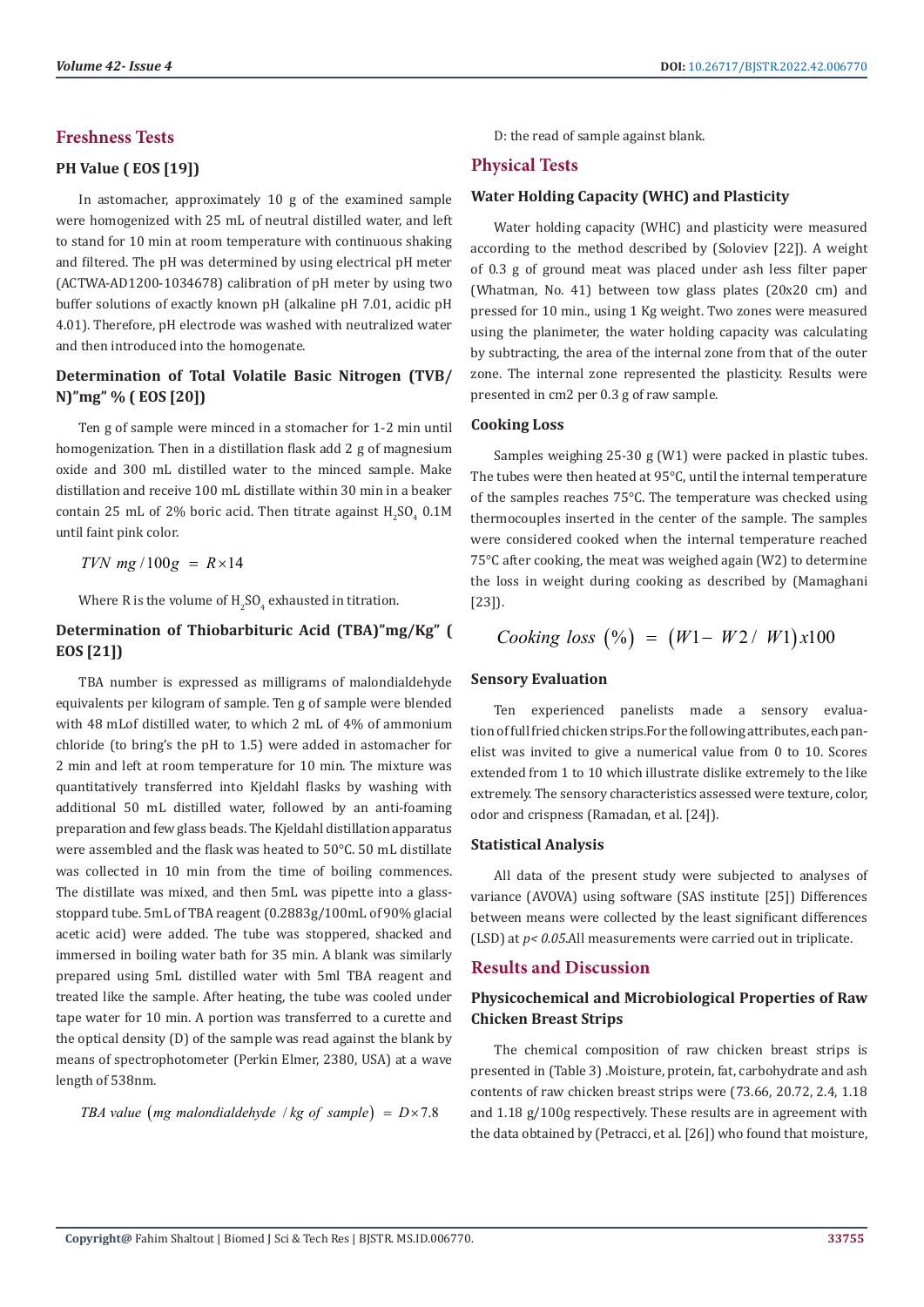protein, fat and ash contents of raw chicken breast meat were 75.10, 22.90, 0. 78, and 1.30 g/100g respectively. Total volatile based nitrogen (TVBV) (mg/100g) and thiobarbituric acid milligrams of malonaldehyde (TBA) mg / kg of raw chicken breast strips were (11.34 mg/100g and 0.24 (MA) / kg), respectively. These results are in agreement with the data obtained by (Kim, et al. [27]). Data presented in (Table 3) showed that the color values (L\*, a\*, and b\*) of raw chicken strips were 55.6, 3.2 and11.5 respectively. Whilewater holding capacity (WHC) and pH values of raw chicken strips were

44.2 and 5.09 respectively. These results are in agreement with the data obtained by (Qiao, et al. [13,28]). Total aerobic bacterial, coliform, *E. coli*, salmonella, staph. Positive coagulase psychrophilic bacteria and yeast and mold counts of raw chicken breast strips were presented in (Table 3). Total aerobic bacterial, coliform, salmonella, *staph. aureus*, psychrophilic bacteria and yeast and mold counts were  $2.6 \times 10^5$ ,  $0.72 \times 10^2$  , ND, ND,  $0.67 \times 10^2$  ,  $3.3 \times 10^6$ and  $6.4 \times 10^{1}$  respectively. These results are in agreement with the data obtained by (Eglezo et al. [29-31]).

**Table 3:** Physicochemical and microbiological properties of raw chicken breast strips.

| <b>Parameters</b>                       | <b>Raw Chicken Breast Strips</b> |                  |  |
|-----------------------------------------|----------------------------------|------------------|--|
| Moisture                                | 73.66 ±4.25                      |                  |  |
| Protein                                 | $20.72 \pm 2.34$                 |                  |  |
| Fat                                     |                                  | $2.4 \pm 0.14$   |  |
| Carbohydrate                            |                                  | $1.18 \pm 0.08$  |  |
| Ash                                     |                                  | $1.18 \pm 0.06$  |  |
| Total Volatile Based Nitrogen (mg/100g) |                                  | $11.34 \pm 1.24$ |  |
| Thiobarbituric Acid(TBA) mg MA/kg       |                                  | $0.24 \pm 0.08$  |  |
| color                                   | $L^*$                            | $55.62 \pm 3.12$ |  |
|                                         | $a^*$                            | $3.22 \pm 0.14$  |  |
|                                         | $B^*$                            | $11.57 \pm 1.22$ |  |
| Water Holding Capacity (WHC)            | $44.20 \pm 2.00$                 |                  |  |
| pH                                      | $5.09 \pm 0.18$                  |                  |  |
| Total Aerobic Bacterial(cfu/g)          | $2.6 \times 10^{5}$              |                  |  |
| Total Coliform(cfu/g)                   | $0.72 \times 10^{2}$             |                  |  |
| E.coli(cfu/gm)                          | <b>ND</b>                        |                  |  |
| Salmonella Detection(cfu/g)             | ND                               |                  |  |
| Staph. Aureus(cfu/gm)                   | $0.67 \times 10^{2}$             |                  |  |
| Psychrophilic Bacteria(cfu/g)           | $3.3 \times 10^{6}$              |                  |  |
| Yeast and Mold(cfu/g)                   | $6.4 \times 10^{1}$              |                  |  |

# **Chemical Composition of Deep Fat Fried Chicken Breast Strips During Frozen Storage (-18±1°c)**

Chicken breast strips samples werechemically analyzed to determine the gross chemical composition and physical properties. The obtained data are shown in (Table 4). It could be noticed that moisture loss of deep fat fried chicken breast stripssignificantly decreased as a function of storage time for both samples. The control samples had statistically higher moisture contents than the treated fried samples. This could be due to water loss during frying. All coatings provided a beneficial barrier for moisture and preserved samples from moisture loss during storage. The lower water loss for the coated deep fat fried chicken breast stripsmight be due to controlling the loss of water and reducing dehydration. Similar results were observed by (Hwang, et al. [32] and Prejsnar, et al [33]). The crude protein content of deep fat fried chicken breast

stripsdecreased by replacing MSG with a mixture of 1:1 sugar and salt this may be due to containing of MSG on amino acids. The crude protein content of all treatments slightly increased as storage period progresses.

Freezing storage has been shown to induce protein carboxylation, and the formation of Schiff bases in chicken meat (Utrera, et al. [34]) Freezing storage has impacts on the activities of endogenous proteolytic enzymes responsible for the degradation of meat protein as well as the relaxation of meat tissue structures (Farouk, et al. [35]) Study conducted by (Smiecinska, et al. [36]) revealed increased content of both total and soluble protein in breast meat after 6 weeks of freezing storage. Similar results were observed by (Hwang, et al. [32] and Prejsnar, et al. [33]) With regard to fat content of chicken breast strips died not affecting by replacing. Control samples had the highest fat content than treated samples.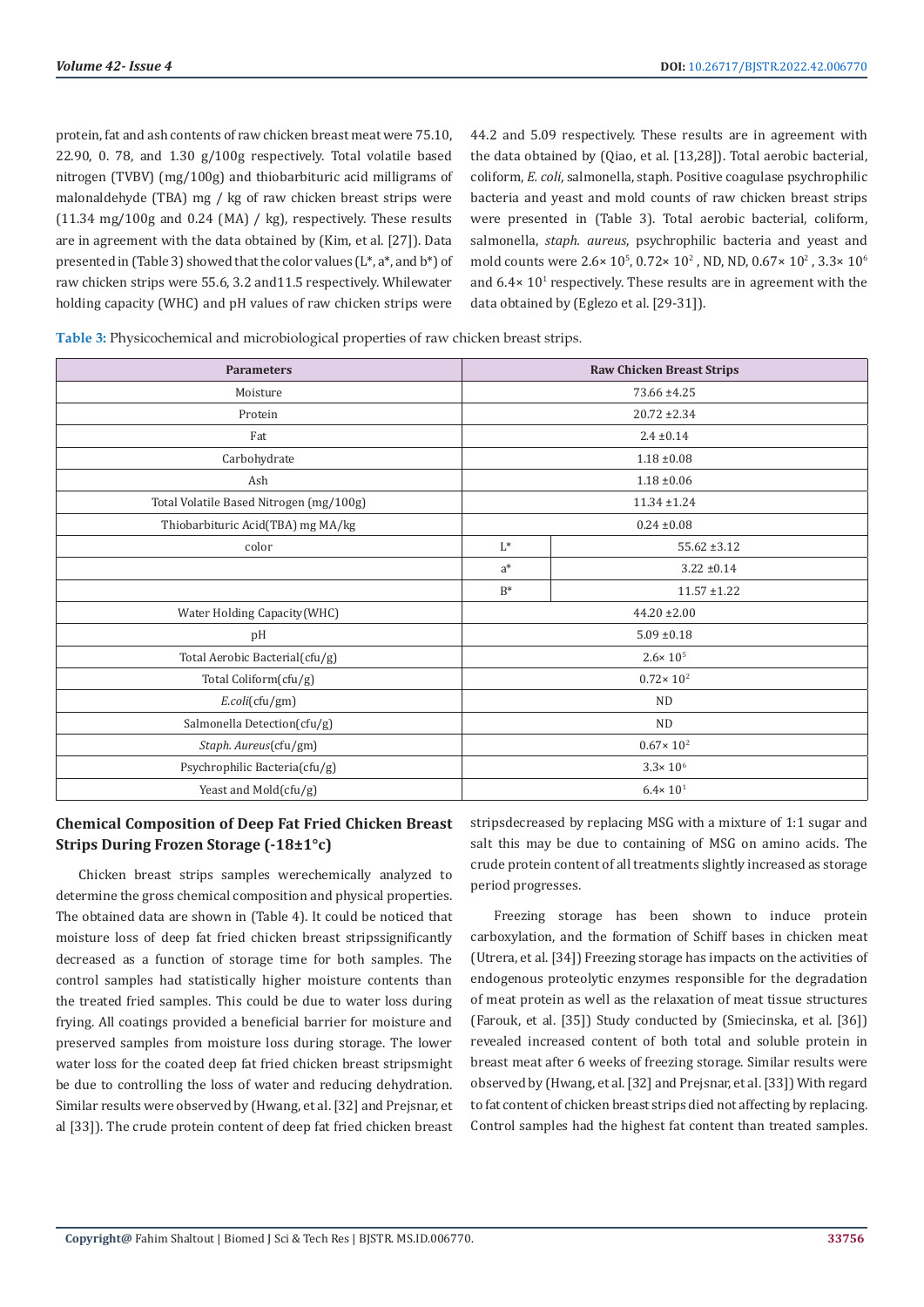The fat content of all treatments slightly decreased as storage period progressed. This decrease of fat content may be explained by the autolysis of lipid (El-Nashi, et al. [37])**.** Carbohydrate and ash content were higher in sample containing sugar and salt mixture as alternative for MSG. The observed reduction in ash

content was probably due to increased meat leakage during the fried process, hence the subsequent increased loss of mineral salts. (Chwastowska, et al. [38]) Also demonstrated the impact of thawing (in atmospheric air and microwave) methods on the ash content of pork meat.

**Table 4:** Effect of replacing monosodium glutamate with mix of sugar and salt in ratio of 1:1 on chemical composition of deep fat fried chicken breast strips during frozen storage (-18°C).

| Items        |              | <b>Storage Period (Day)</b>   |                               |                               |                               |  |  |
|--------------|--------------|-------------------------------|-------------------------------|-------------------------------|-------------------------------|--|--|
|              |              | $\bf{0}$                      | 30                            | 60                            | 90                            |  |  |
| Moisture     | C            | $57.97 \pm 1.12$ <sup>a</sup> | $57.61 \pm 1.20$ <sup>a</sup> | 55.57±1.24 <sup>a</sup>       | $53.53 \pm 1.08$ <sup>a</sup> |  |  |
|              | T            | $58.35 \pm 1.08$ <sup>b</sup> | $58.06 \pm 1.18$ <sup>b</sup> | $55.65 \pm 1.22$ <sup>b</sup> | $55.24 \pm 1.14$ <sup>b</sup> |  |  |
| Protein      | C            | $15.24 \pm 0.50$ <sup>a</sup> | $15.46 \pm 0.45$ <sup>a</sup> | 15.58±0.52 <sup>a</sup>       | $15.52 \pm 0.52$ <sup>a</sup> |  |  |
|              | T            | $13.64 \pm 0.52$ <sup>b</sup> | $13.73 \pm 0.48$ <sup>b</sup> | $13.85 \pm 0.55^{\circ}$      | $13.97 \pm 0.48$ <sup>b</sup> |  |  |
| Fat          | C            | $10.07 \pm 0.16^a$            | $9.63 \pm 0.20$ <sup>a</sup>  | $9.11 \pm 0.26$ <sup>a</sup>  | $8.60 \pm 0.18$ <sup>a</sup>  |  |  |
|              | T            | $9.04 \pm 0.14$ <sup>b</sup>  | $8.23 \pm 0.24^b$             | $7.77 \pm 0.28$ <sup>b</sup>  | $7.32 \pm 0.20^{\rm b}$       |  |  |
| Carbohydrate | C            | $14.78 \pm 0.66$ <sup>a</sup> | $14.36 \pm 0.64$ <sup>a</sup> | 14.08±0.68 <sup>a</sup>       | $13.80 \pm 0.58$ <sup>a</sup> |  |  |
|              | T            | $15.87 \pm 0.68$ <sup>b</sup> | $14.15 \pm 0.60$ <sup>a</sup> | $13.87 \pm 0.70$ <sup>a</sup> | $13.60 \pm 0.62$ <sup>a</sup> |  |  |
| Ash          | C            | $1.93 \pm 0.06^a$             | $1.26 \pm 0.09$ <sup>a</sup>  | $1.21 \pm 0.18$ <sup>a</sup>  | $1.17 \pm 0.08$ <sup>a</sup>  |  |  |
|              | $\mathbf{T}$ | $2.06 \pm 0.08$ <sup>b</sup>  | $2.00 \pm 0.07$ b             | $1.98 \pm 0.12$ <sup>b</sup>  | $1.96 \pm 0.06^{\circ}$       |  |  |

**Note:** Values (means ±SD) with different superscript letters are statistically significantly different (p≤ 0.05).

# **Physiochemical Quality of Deep Fat Fried Chicken Breast Strips During Frozen Storage (-18±1°c)**

From data presented in (Table 5). It could be noticed that the pH value of deep fat fried chicken breast strips during frozen storage of both treatments increased as storage period progressed. Treatment contains mix of sugar and salt in ratio of 1:1 as MSD alternative had the higher pH values than treatment containing MSG (control sample). These results are in agreement with those obtained by (Hwang, et al. [32,33])**.** The slight increase in pH during storage may be due to inhibition of bacterial activity during frozen storage

as (Bouacida, et al. [39])**.** The TVBN of both treatments increased as storage period progressed. Treatment containing mix of sugar and salt in ratio of 1:1 as MSD alternative had the lower TVBN values than treatment containing MSG (control sample) .The increasing in TVBN value due to the breakdown of nitrogenous substances by microbial activity as reported by (Prejsnar, et al. [33])**.** On the other hand, the TBA values of both treatments increased as storage period progressed. Treatment contains mix of sugar and salt in ratio of 1:1 as MSD alternative had the lower TBA values than treatment containing MSG control sample.

**Table 5:** Effect of replacing MSG with mix of sugar and salt in ratio of 1:1 on physiochemical quality of deep fat fried chicken breast strips during frozen storage (-18°C).

| <b>Items</b>                |                               | <b>Storage Period (Day)</b>  |                               |                               |                              |  |
|-----------------------------|-------------------------------|------------------------------|-------------------------------|-------------------------------|------------------------------|--|
|                             |                               | $\bf{0}$                     | 30                            | 60                            | 90                           |  |
|                             | U                             | $5.4\pm0.16^{\rm b}$         | $6.4\pm0.18$ <sup>b</sup>     | $6.5 \pm 0.20$ <sup>b</sup>   | $6.6 \pm 0.16^b$             |  |
| pH                          | T                             | $5.7 \pm 0.12$ <sup>a</sup>  | $6.7 \pm 0.14$ <sup>a</sup>   | $6.8 \pm 0.18$ <sup>a</sup>   | $6.9 \pm 0.18$ <sup>a</sup>  |  |
| <b>Total Volatile Based</b> | C                             | $7.0 \pm 0.14$ <sup>a</sup>  | $13.14 \pm 1.06^a$            | $14.78 \pm 1.00^a$            | $16.6 \pm 1.02$ <sup>a</sup> |  |
| Nitrogen $(mg/100g)$        | <b>T</b>                      | $5.6 \pm 0.16^b$             | $12.50 \pm 1.00^b$            | $14.05 \pm 1.08$ <sup>b</sup> | $15.60 \pm 1.06^{\circ}$     |  |
| Thiobarbituric Acid         | C                             | $0.45 \pm 0.01$ <sup>a</sup> | $2.10 \pm 0.02$ <sup>a</sup>  | $2.22 \pm 0.04$ <sup>a</sup>  | $2.34 \pm 0.03$ <sup>a</sup> |  |
| (TBA) mg MA/kg              | <b>T</b>                      | $0.41 \pm 0.02^b$            | $1.0\pm0.03b$                 | $1.05 \pm 0.02$ <sup>b</sup>  | $1.11 \pm 0.04^b$            |  |
| WHC Water Holding           | $\sqrt{2}$<br>ι.              | $21.94 \pm 1.16^a$           | $21.82 \pm 1.12$ <sup>a</sup> | $21.76 \pm 1.18$ <sup>a</sup> | $21.70 \pm 1.16^a$           |  |
| Capacity<br>᠇᠇              | $21.98 \pm 1.12$ <sup>a</sup> | $21.90 \pm 1.10^a$           | $21.86 \pm 1.14$ <sup>a</sup> | $21.83 \pm 1.18$ <sup>a</sup> |                              |  |

**Note:** Values (means ±SD) with different superscript letters are statistically significantly different (p≤ 0.05).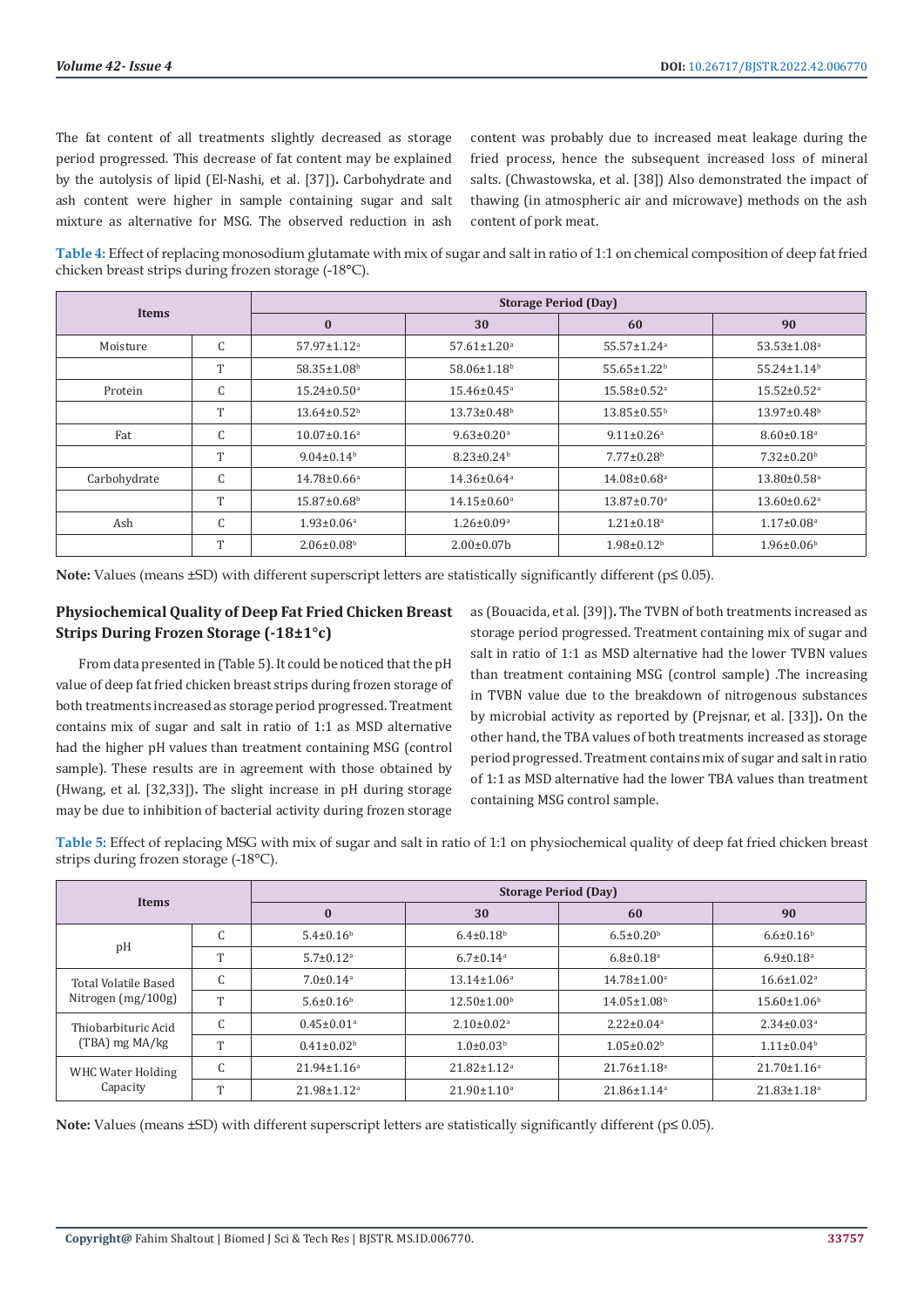These results are in agreement with those obtained by (Hwang, et al. [32,33]) The increasing of TBA value taken place due to lipid oxidation as reported by (El Gharably, et al. [40])**.** However, a high degree of poly unsaturation accelerates oxidative processes leading to deterioration in meat flavor, color, texture and nutritional value (Mielnick, et al. [41]). Water holding capacity (WHC) of deep fat fried chicken breast strips during frozen storage of both treatments decreased as storage period progressed. Treatment contains mix of sugar and salt in ratio of 1:1 as MSD alternative had the higher WHC values than treatment containing MSG (control sample). These results are in agreement with those obtained by (Prejsnar, et al [33,39]) The cooking loss of deep fat fried chicken breast strips increased significantly as storage period progressed for all samples. Treatments containing MSG had the higher cooking loss percentage values than control sample. These results are in agreement with those obtained by (Aksu et al. [42-44,32,33])

# **Microbiological Examinations of Deep Fat Fried Chicken Breast Strips During Frozen Storage (-18°C)**

The microbiology examinations of deep fat fried chicken breast strips during frozen storage (-18°C) were examined to determine some microbiological quality and shelf life validity throughout frozen storage. Microbial growth in meat and meat products can

result in slime formation, structural components degradation, decrease in water holding capacity, off odors, and texture and appearance changes which reduce their quality, nutritional value and reduce the shelf life (Doulgeraki, et al [45]).

# **Total Bacterial Count**

(Table 6) shows that there were significant differences in viable bacterial count between the control chicken breast strips and other chicken breast strips sample. The results indicated that total bacterial count decreased gradually throughout the storage period until the end of storage period. The obtained results also showed that control chicken breast strips had the highest counts of total bacterial count than other treatment. This might due to the antimicrobial activity of salt or sugar (Shee, et al [46]). Similar results were reported by (Aksu, et al. [42,47,32,33,39]).

# **Total Coliform Count**

(Table 6) shows the differences in coliform counts. The results indicated that total coliform count decreased gradually throughout the storage period until the end of storage period. The obtained results also showed that control chicken breast strips had the lowest counts of total coliform count than other treatment. Similar results were reported by (Hwang, et al. [32,33,39,44]).

**Table 6:** Effect of replacing MSG with mix of sugar and salt in ratio of 1:1 on microbiological quality of deep fat fried chicken breast strips during frozen storage (-18°C).

| Viable Count(Cfu/G)         |               | <b>Storage Period (Day)</b> |                      |                      |                      |  |
|-----------------------------|---------------|-----------------------------|----------------------|----------------------|----------------------|--|
|                             |               | $\bf{0}$                    | 30                   | 60                   | 90                   |  |
| T b c Total Bacterial Count | $\mathcal{C}$ | $2.95 \times 10^{1}$        | <10                  | < 10                 | < 10                 |  |
|                             | T             | $4.59 \times 10^{1}$        | <10                  | < 10                 | <10                  |  |
| T c c Total Coliform Count  | C             | $0.51 \times 10^{1}$        | <10                  | <10                  | <10                  |  |
|                             | T             | $0.80\times10^{1}$          | $0.59 \times 10^{1}$ | $0.42 \times 10^{1}$ | < 10                 |  |
| E. Coli                     | C             | <b>ND</b>                   | <b>ND</b>            | ND.                  | <b>ND</b>            |  |
|                             | T             | ND                          | ND                   | ND.                  | <b>ND</b>            |  |
|                             | C             | <b>ND</b>                   | <b>ND</b>            | <b>ND</b>            | <b>ND</b>            |  |
| Salmonella Detection        | T             | <b>ND</b>                   | <b>ND</b>            | ND.                  | <b>ND</b>            |  |
| <b>Staph Aureus</b>         | C             | $0.57 \times 10^{1}$        | <10                  | < 10                 | <10                  |  |
|                             | T             | $0.72 \times 10^{1}$        | $0.50 \times 10^{1}$ | $0.30 \times 10^{1}$ | <10                  |  |
| Psychrophilic Bacteria      | C             | $3.74 \times 10^{2}$        | $1.34 \times 10^{4}$ | $1.14 \times 10^{4}$ | $0.51 \times 10^{4}$ |  |
|                             | T             | $3.69 \times 103$           | $2.52 \times 10^{4}$ | $2.46 \times 10^{4}$ | $2.40 \times 10^{4}$ |  |
| Yeast and Mold              | C             | $2.51 \times 10^{1}$        | <10                  | < 10                 | < 10                 |  |
|                             | T             | $6.13 \times 10^{1}$        | <10                  | <10                  | <10                  |  |

# **E. Coli Count**

The results presented in (Table 6) indicated that total *E. coli* count did not detect in both treatments until the end of storage period. Similar results were reported by (Hwang, et al. [32,33,39,44]).

# **Salmonella Count**

The results presented in (Table 6) indicated that Salmonella did not detect in both treatments until the end of storage period. Similar results were reported by (Hwang, et al. [32,33,39,44]).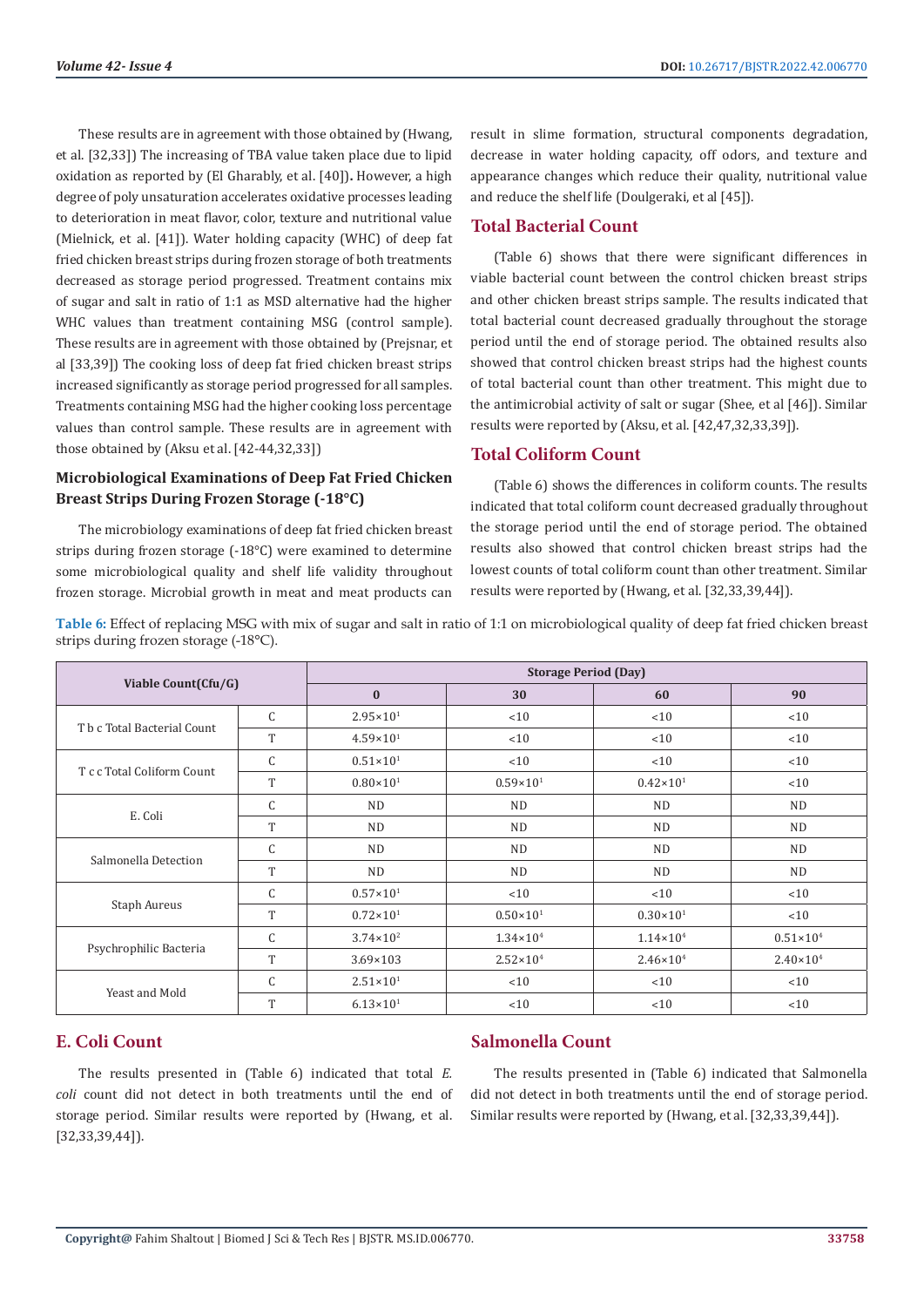### **Staph. Aureus Count**

(Table 6) shows the differences in Staph coagulase counts. The results indicated that total Staph aureus count decreased gradually throughout the storage period until the end of storage period. The obtained results also showed that control chicken breast strips had the lowest counts of total Staph coagulase count than other treatments. Similar results were reported by (Hwang, et al. [32,33,39,44]).

# **Psychrophilic Bacteria Count**

(Table 6) shows the differences in psychrophilic bacteria counts. The results indicated that total psychrophilic bacteria count increased gradually throughout the storage period until the end of storage period. The obtained results also showed that control chicken breast strips had the lowest counts of total psychrophilic bacteria than other treatment.Similar results were reported by (Hwang, et al. [32,33,39,44]).

#### **Yeast and Mold Count**

The differences in yeast and mold counts of deep fat fried chicken breast strips during frozen storage are shown in (Table 6). The results indicated that total yeast and mold count decreased gradually as the storage period progressed until the end of storage period. The obtained results also showed that control chicken breast strips had the lowest counts of total yeast and mold than other treatment**.** Similar results were reported by (Hwang, et al. [32,33,39,44]).

# **Sensory Evaluation of Deep Fat Fried Chicken Breast Strips During Frozen Storage (-18°C)**

Poultry meat is a nutritious food and it is consumed all over the world because of its relatively low cost and low fat content. However, it is highly perishable with a relatively short shelf life even when it is kept under refrigeration. Thus, developing more appropriate technologies for its preservation could be highly useful, in order to increase the shelf life of meat products (Mantilla, et al. [48]). Statistical analysis appears a significant difference in sensory evaluation between both samples. Treatment containing MSG (control) had the higher sensory proprieties (color,taste, crispness,odor and acceptability) than that treatment containing mix of sugar and salt as MSG replacer (Table 7). The overall acceptability of deep fat fried chicken breast strips during frozen storage (-18±1°c) were significantly higher in (C), while it was significantly lower in the sample treated with mix of sugar and salt as MSG replacer . Statistical analysis appears a significant difference in overall acceptability between both samples. These results are in agreement with those obtained by (Hwang, et al. [32,33,39,44,49- 51]).

**Table 7:** Effect of replacing MSG with mix of sugar and salt in ratio of 1:1 on sensory evaluation of deep fat fried chicken breast strips during frozen storage (-18°C).

| <b>Parameters</b> |   | <b>Value</b>                 |
|-------------------|---|------------------------------|
|                   | C | $8.41 \pm 0.16$ <sup>a</sup> |
| Color(10)         | T | $8.08 \pm 0.18$ <sup>b</sup> |
|                   | C | $8.0 \pm 0.22$ <sup>a</sup>  |
| Taste $(10)$      | T | $7.83 \pm 0.26$ <sup>b</sup> |
| Crispness (10)    | C | $8.08 \pm 0.14$ <sup>a</sup> |
|                   | T | $7.66 \pm 0.22^b$            |
|                   | C | $8.0 \pm 0.26$ <sup>a</sup>  |
| 0dor (10)         | T | $7.25 \pm 0.20$ <sup>b</sup> |
| Acceptability     | C | $8.12 \pm 0.30$ <sup>a</sup> |
|                   | T | $7.85 \pm 0.34^b$            |

#### **References**

- 1. Nguyen Thuy, Liana C Salanță, Maria Tofană, Sonia A Socaci, Anca C Fărcaș, et al. (2020) A Mini Review About Monosodium Glutamate. Bulletin UASVM Food Science and Technology 77(1): 1-12.
- 2. Barył[ko Pikielna, N, Kostyra E \(2007\) Sensory interaction of umami](https://www.researchgate.net/publication/222673111_Sensory_interaction_of_umami_substances_with_model_food_matrices_and_its_hedonic_effect) [substances with model food matrices and its hedonic effect. Food Qual.](https://www.researchgate.net/publication/222673111_Sensory_interaction_of_umami_substances_with_model_food_matrices_and_its_hedonic_effect) [Prefer 18\(5\): 751-758.](https://www.researchgate.net/publication/222673111_Sensory_interaction_of_umami_substances_with_model_food_matrices_and_its_hedonic_effect)
- 3. [Miyaki T, Retiveau Krogmann A Byrnes E, Takehana S \(2016\) Umami](https://academic.naver.com/article.naver?doc_id=346076617) [increases consumer acceptability and perception of sensory and](https://academic.naver.com/article.naver?doc_id=346076617) [emotional benefits without compromising health benefit perception. J](https://academic.naver.com/article.naver?doc_id=346076617) [Food Sci 81: S483-S493.](https://academic.naver.com/article.naver?doc_id=346076617)
- 4. Wang S, Zhang S, Adhikari K (2019) [Influence of Monosodium Glutamate](https://www.ncbi.nlm.nih.gov/labs/pmc/articles/PMC6406985/) [and Its Substitutes on Sensory Characteristics and Consumer Perceptions](https://www.ncbi.nlm.nih.gov/labs/pmc/articles/PMC6406985/) [of Chicken Soup. Foods 8\(2\): 71.](https://www.ncbi.nlm.nih.gov/labs/pmc/articles/PMC6406985/)
- 5. Wang S, Adhikari K (2018) Consumer perceptions and other influencing factors about monosodium glutamate in the United States. J Sens Stud 33: e12437.
- 6. Hui YH, Feng C, Leo MLN (2010) Handbook of Fruit and Vegetable Flavors. pp. 935-943.
- 7. Bethke PC, Jansky S (2008) The effects of boiling and leaching on the content of potassium and other minerals in potatoes. Food Sci 73(5): 80-85.
- 8. [Wijayasekara K, Wansapala J \(2017\) Uses effects and properties of](http://www.foodsciencejournal.com/archives/2017/vol2/issue3/2-3-24) [monosodium glutamate \(MSG\) on food & nutrition. International Journal](http://www.foodsciencejournal.com/archives/2017/vol2/issue3/2-3-24) [of Food Science and Nutrition 2\(3\):132-143.](http://www.foodsciencejournal.com/archives/2017/vol2/issue3/2-3-24)
- 9. [Chun JY, Byong Soo Kim, Jung Gyu Lee, Hyung Yong Cho, Sang Gi Min,](https://pubmed.ncbi.nlm.nih.gov/26761490/) [et al. \(2014\) Effect of NaCl Monosodium Glutamate \(MSG\) Mixture on](https://pubmed.ncbi.nlm.nih.gov/26761490/) [the Sensorial Properties and Quality Characteristics of Model Meat](https://pubmed.ncbi.nlm.nih.gov/26761490/) [Products. Korean J Food Sci An 34\(5\): 576-581.](https://pubmed.ncbi.nlm.nih.gov/26761490/)
- 10. [Maluly HDB, Arisseto Bragotto AP, Reyes FGR \(2017\) Monosodium](https://pubmed.ncbi.nlm.nih.gov/29188030/) [glutamate as a tool to reduce sodium in foodstuffs: Technological and](https://pubmed.ncbi.nlm.nih.gov/29188030/) [safety aspects. In Food Science and Nutrition 5\(6\): 1039-1048](https://pubmed.ncbi.nlm.nih.gov/29188030/).
- 11. Campagnol PCB, dos Santos BA, Wagner R, Terra, NN Pollonio MAR (2011) The effect of yeast extract addition on quality of fermented sausages at low NaCl content. Meat Sci 87(3): 290-298.
- 12. [Myrdal Miller A, Mills K, Wong T, Drescher G, Lee SM, et al. \(2014\) Flavor](https://pubmed.ncbi.nlm.nih.gov/25124478/) [enhancing properties of mushrooms in meat based dishes in which](https://pubmed.ncbi.nlm.nih.gov/25124478/) [sodium has been reduced and meat has been partially substituted with](https://pubmed.ncbi.nlm.nih.gov/25124478/) [mushrooms. J Food Sci 79\(9\): S1795-S1804.](https://pubmed.ncbi.nlm.nih.gov/25124478/)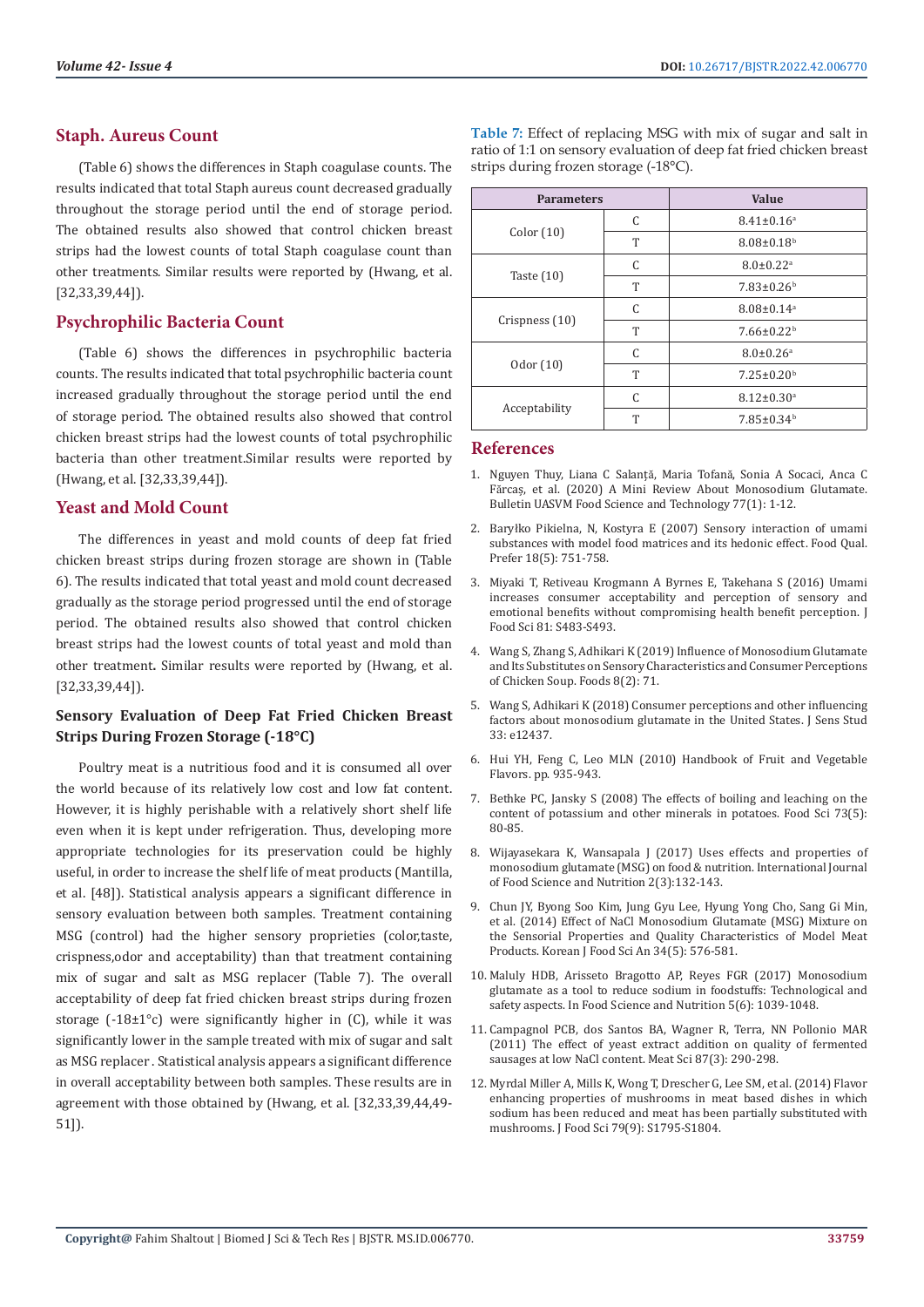- 13. Qiao M, Fletcher DL, Smith DP, Northcutt JK (2001) The Effect of Broiler Breast Meat Color on pH, Moisture, Water Holding Capacity, and Emulsification Capacity. Poultry Science 80(5): 676–680.
- 14. Park JM, Kim JM (2016) [Monitoring of Used Frying Oils and Frying Times](https://pubmed.ncbi.nlm.nih.gov/27857536/)  [for Frying Chicken Nuggets Using Peroxide Value and Acid Value. Korean](https://pubmed.ncbi.nlm.nih.gov/27857536/)  [J Food Sci An 36\(5\): 612-616.](https://pubmed.ncbi.nlm.nih.gov/27857536/)
- 15.(2007) AOAC Official methods for Analysis of the Association of Official Analytical Chemists.
- 16.(1992) APHA American Public Health Association Compendium of Methods for the Microbiological Examination of Foods, (3rd Edn.)., Washington DC.
- 17.[\(2013\) International Organization for Standardization \(ISO\):](https://www.iso.org/standard/53728.html) NO. 4833- [1. Microbiology of the food chain horizontal method for the enumeration](https://www.iso.org/standard/53728.html)  [of microorganisms.](https://www.iso.org/standard/53728.html)
- 18. (2004) International Organization for Standardization (ISO): No.11291- 1. Microbiology of food and animal feeding stuffs Horizontal methods for detection and enumeration of Enterobacteriaceae part2: colony count. Method
- 19. (2006) Egyptian Organization for Standardization E.O.S, 63/11: Egyptian Organization for Standardization and quality control. Egyptian Standards for meat products treated with heat.
- 20. (2006) Egyptian Organization for Standardization E.O.S, 63/10: Egyptian Organization for Standardization and quality control. Egyptian Standards for meat products treated with heat.
- 21. (2006) Egyptian Organization for Standardization E.O.S, 63/9: Egyptian Organization for Standardization and quality control. Egyptian Standards for meat products treated with heat.
- 22. [Soloviev VE \(1966\) Aging of meat. Food Industry Pub Moscow](https://www.scirp.org/%28S%28vtj3fa45qm1ean45vvffcz55%29%29/reference/referencespapers.aspx?referenceid=3071607).
- 23. [Mamaghani VM \(2010\) Physiochemical and Rheological Properties of](https://www.bac-lac.gc.ca/eng/services/theses/Pages/item.aspx?idNumber=646424413)  [Alkaline Isolated Poultry Proteins. M.Sc. Thesis Fac of Agric University](https://www.bac-lac.gc.ca/eng/services/theses/Pages/item.aspx?idNumber=646424413)  [of Alberta Canada.](https://www.bac-lac.gc.ca/eng/services/theses/Pages/item.aspx?idNumber=646424413)
- 24. [Ramadhan K, Huda N, Ahmad R \(2011\)](http://www.ifrj.upm.edu.my/18%20(04)%202011/(21)IFRJ-2011-264.pdf) Physicochemical characteristics [and sensory properties of selected Malaysian commercial chicken](http://www.ifrj.upm.edu.my/18%20(04)%202011/(21)IFRJ-2011-264.pdf)  [burgers. International Food Research Journal 18\(4\): 1349-1357.](http://www.ifrj.upm.edu.my/18%20(04)%202011/(21)IFRJ-2011-264.pdf)
- 25.(1998) SAS User's guide.6.12 end Statistical Analysis System Institute Inc. Cary NC 27511-8000 USA.
- 26. [Petracci M, Mudalal S, Babini E, Cavani C \(2018\) Effect of White Striping](https://www.tandfonline.com/doi/full/10.4081/ijas.2014.3138)  [on Chemical Composition and Nutritional Value of Chicken Breast Meat.](https://www.tandfonline.com/doi/full/10.4081/ijas.2014.3138)  [Italian Journal of Animal Science 13\(3138\)](https://www.tandfonline.com/doi/full/10.4081/ijas.2014.3138).
- 27. Kim JH, Hong GE, Lim KW, Park W, Lee CH (2015) Influence of citric acid on the pink color and characteristics of sous vide processed chicken breasts during chill storage. Korean J Food 35(5): 585-596.
- 28. [Kaewthong P, Waiyagan K, Wattanachant S \(2017\) Imaging Analysis](https://pubmed.ncbi.nlm.nih.gov/32908434/)  [by Digital Camera for Separating Broiler Breast Meat with Low Water-](https://pubmed.ncbi.nlm.nih.gov/32908434/)[Holding Capacity. J Poult Sci 54\(3\): 253-261.](https://pubmed.ncbi.nlm.nih.gov/32908434/)
- 29. [Eglezos S, Dykes GA, Huang B, Fegan N, Stuttard E \(2008\)](https://pubmed.ncbi.nlm.nih.gov/18389709/) Bacteriological [Profile of Raw, Frozen Chicken Nuggets. Journal of Food Protection](https://pubmed.ncbi.nlm.nih.gov/18389709/)  [71\(3\): 613-615.](https://pubmed.ncbi.nlm.nih.gov/18389709/)
- 30. [Al Nehlawi, A, Saldo J, Vega LF Guri S \(2013\) Effect of high carbon dioxide](https://pubmed.ncbi.nlm.nih.gov/23357574/)  [atmosphere packaging and soluble gas stabilization pre-treatment on](https://pubmed.ncbi.nlm.nih.gov/23357574/)  [the shelf-life and quality of chicken drumsticks. Meat Sci 94\(1\): 1-8.](https://pubmed.ncbi.nlm.nih.gov/23357574/)
- 31. [Rouger A, Tresse O, Zagorec M \(2017\)](https://pubmed.ncbi.nlm.nih.gov/28841156/) Bacterial Contaminants of Poultry [Meat: Sources, Species, and Dynamics. Microorganisms 5\(50\): 2-16.](https://pubmed.ncbi.nlm.nih.gov/28841156/)
- 32. Hwang KE, Choi YS, Choi JH, Kim HY, Kim HW, et al. (2011) Effect of ganghwayakssuk (artemisiaprincepspamp.) on oxidative stability of deep fried chicken nuggets. Food Sci Biotechnol 20(5): 1381-1388.
- 33. [Prejsnar AA, Ormian M, Soko](https://www.hindawi.com/journals/jfq/2018/6754070/)łowicz Z (2018) Physicochemical and [sensory properties of broiler chicken breast meat stored frozen and](https://www.hindawi.com/journals/jfq/2018/6754070/) [thawed using various methods. Journal of Food Quality.](https://www.hindawi.com/journals/jfq/2018/6754070/)
- 34. Utrera M, Estevez M (2013) [Oxidative damage to poultry, pork, and beef](https://pubmed.ncbi.nlm.nih.gov/23885900/) [during frozen storage through the analysis of novel protein oxidation](https://pubmed.ncbi.nlm.nih.gov/23885900/) [markers. Journal of Agricultural and Food Chemistry 61\(33\): 7987-](https://pubmed.ncbi.nlm.nih.gov/23885900/) [7993.](https://pubmed.ncbi.nlm.nih.gov/23885900/)
- 35. [Farouk MM, Wieliczko KJ, Merts I \(2003\) Ultra-fast freezing and low](https://www.sciencedirect.com/science/article/abs/pii/S0309174003000810) [storage temperature as are not necessary to maintain the functional](https://www.sciencedirect.com/science/article/abs/pii/S0309174003000810) [properties of manufacturing beef. Meat Science 66\(1\): 171-179.](https://www.sciencedirect.com/science/article/abs/pii/S0309174003000810)
- 36. [Smiecinska K, Hnatyk N, Daszkiewicz T, Kubiak, D, Matusevicius, P \(2015\)](https://vetzoo.lsmuni.lt/data/vols/2015/71/pdf/smiecinska.pdf) [Effect of frozen storage on the quality of vacuum packaged turkey meat.](https://vetzoo.lsmuni.lt/data/vols/2015/71/pdf/smiecinska.pdf) [Veterinarijair Zootechnika 71\(93\): 61–66.](https://vetzoo.lsmuni.lt/data/vols/2015/71/pdf/smiecinska.pdf)
- 37. [El Nashi HB, Fattah AFAKA, Rahman NRA, El Razik MA \(2015\) Quality](https://www.sciencedirect.com/science/article/pii/S0570178315000378) [characteristics of beef sausage containing pomegranate peels during](https://www.sciencedirect.com/science/article/pii/S0570178315000378) [refrigerated storage. Annals of Agricultural Sciences 60\(2\): 403-412.](https://www.sciencedirect.com/science/article/pii/S0570178315000378)
- 38. Chwastowska I, Kondratowicz J (2005) Technological properties of a frozen pork meat depending on the storage time period and a thawing method. Journal of Food Science and Technology 3(44): 11-20.
- 39. [Bouacidaa S, Snoussia A, Hayet Koubaiera, IsmahenEssaidia, Arouac M,](https://www.jnsciences.org/sustainable-livestock-management/103-slm-12/611-effect-of-marination-with-eruca-vesicaria-longirostris-leaves-on-turkey-meat-properties-during-storage-and-consumer-acceptance.html) [et al. \(2020\) Effect of marination with Erucavesicarialongirostris leaves](https://www.jnsciences.org/sustainable-livestock-management/103-slm-12/611-effect-of-marination-with-eruca-vesicaria-longirostris-leaves-on-turkey-meat-properties-during-storage-and-consumer-acceptance.html) [on Turkey meat properties during storage and consumer acceptance.](https://www.jnsciences.org/sustainable-livestock-management/103-slm-12/611-effect-of-marination-with-eruca-vesicaria-longirostris-leaves-on-turkey-meat-properties-during-storage-and-consumer-acceptance.html) [Journal of new sciences. Sustainable Livestock Management 12 \(1\): 253-](https://www.jnsciences.org/sustainable-livestock-management/103-slm-12/611-effect-of-marination-with-eruca-vesicaria-longirostris-leaves-on-turkey-meat-properties-during-storage-and-consumer-acceptance.html) [264.](https://www.jnsciences.org/sustainable-livestock-management/103-slm-12/611-effect-of-marination-with-eruca-vesicaria-longirostris-leaves-on-turkey-meat-properties-during-storage-and-consumer-acceptance.html)
- 40. [El Gharably AMA, Ashoush IS \(2011\) Utilization impact of adding](https://www.cabdirect.org/globalhealth/abstract/20113260385) [pomegranate rind powder and red beet powder as natural antioxidant](https://www.cabdirect.org/globalhealth/abstract/20113260385) [on quality characteristics of beef sausage. World J Dairy Food Sci 6\(1\):](https://www.cabdirect.org/globalhealth/abstract/20113260385) [86-97.](https://www.cabdirect.org/globalhealth/abstract/20113260385)
- 41. [Mielnick MB, Olsen E, Vogt G, Adeline D, Skrede G \(2006\) Grape seed](https://nofima.com/publication/1138642/) [extract as antioxidant in cooked cold stored turkey meat. LWT Food](https://nofima.com/publication/1138642/) [Science and Technology 39: 191-198.](https://nofima.com/publication/1138642/)
- 42. [Aksu MY, Alp E \(2012\) Effects of Sodium Tripolyphosphate and Modified](https://hrcak.srce.hr/clanak/117374) [Atmosphere Packaging on the Quality Characteristics and Storage](https://hrcak.srce.hr/clanak/117374) [Stability of Ground Beef. Food Technol and Biotechnol 50\(1\): 81-87.](https://hrcak.srce.hr/clanak/117374)
- 43. [Kruk ZA, Kim HJ, Kim YJ, Rutley DL, Jung, S, et al. \(2014\) Combined](https://pubmed.ncbi.nlm.nih.gov/25049950/) [effects of high pressure processing and addition of soy sauce and olive](https://pubmed.ncbi.nlm.nih.gov/25049950/) [oil on safety and quality characteristicsof chicken breast meat. Asian](https://pubmed.ncbi.nlm.nih.gov/25049950/) [Australasian Journal of Animal Sciences 27\(2\): 256.](https://pubmed.ncbi.nlm.nih.gov/25049950/)
- 44. Sampaio GR, Saldanha T, Soares RAM, Torres EAFS (2012) Effect of natural antioxidant combinations on lipid oxidation in cooked chicken meat during refrigerated storage. Food Chemistry 135(3): 1383-1390.
- 45. [Doulgeraki A, Ercolini D, Villani F, Nychas GE \(2012\) Spoilage](https://pubmed.ncbi.nlm.nih.gov/22682877/) [microbiota associated to the storage of raw meat in different conditions.](https://pubmed.ncbi.nlm.nih.gov/22682877/) [International Journal of Food Microbiology 157\(2\)](https://pubmed.ncbi.nlm.nih.gov/22682877/): 130-141.
- 46. Shee AK, Raja RB, Sethi D, Kunhambu A, Arunachalam KD (2010) Studies on the antibacterial activity potential of commonly used food preservatives. International Journal of Engineering Science and Technology 2(3): 264-269.
- 47. [Malay OP, Sharma BD, Talukder S, Kumar RR, Mendiratta SK \(2013\)](https://myjurnal.mohe.gov.my/public/article-view.php?id=67875) [Shelf life evaluation of restructured chicken meat blocks extended with](https://myjurnal.mohe.gov.my/public/article-view.php?id=67875) [sorghum flour and potato at refrigerated storage \(4](https://myjurnal.mohe.gov.my/public/article-view.php?id=67875)±1°C). International [Food Research Journal 20\(1\): 105-110.](https://myjurnal.mohe.gov.my/public/article-view.php?id=67875)
- 48. Mantilla SPS, Santos É[B, Vital HD, Mano SB, Freitas MQ, et al. \(2011\)](https://www.readcube.com/articles/10.1590/S1516-89132011000300019) [Microbiology Sensory Evaluation and Shelf Life of Irradiated Chicken](https://www.readcube.com/articles/10.1590/S1516-89132011000300019) [Breast Fillets Stored in Air or Vacuum. Brazilian Archives of Biology and](https://www.readcube.com/articles/10.1590/S1516-89132011000300019) [Technology 54\(3\): 569-576.](https://www.readcube.com/articles/10.1590/S1516-89132011000300019)